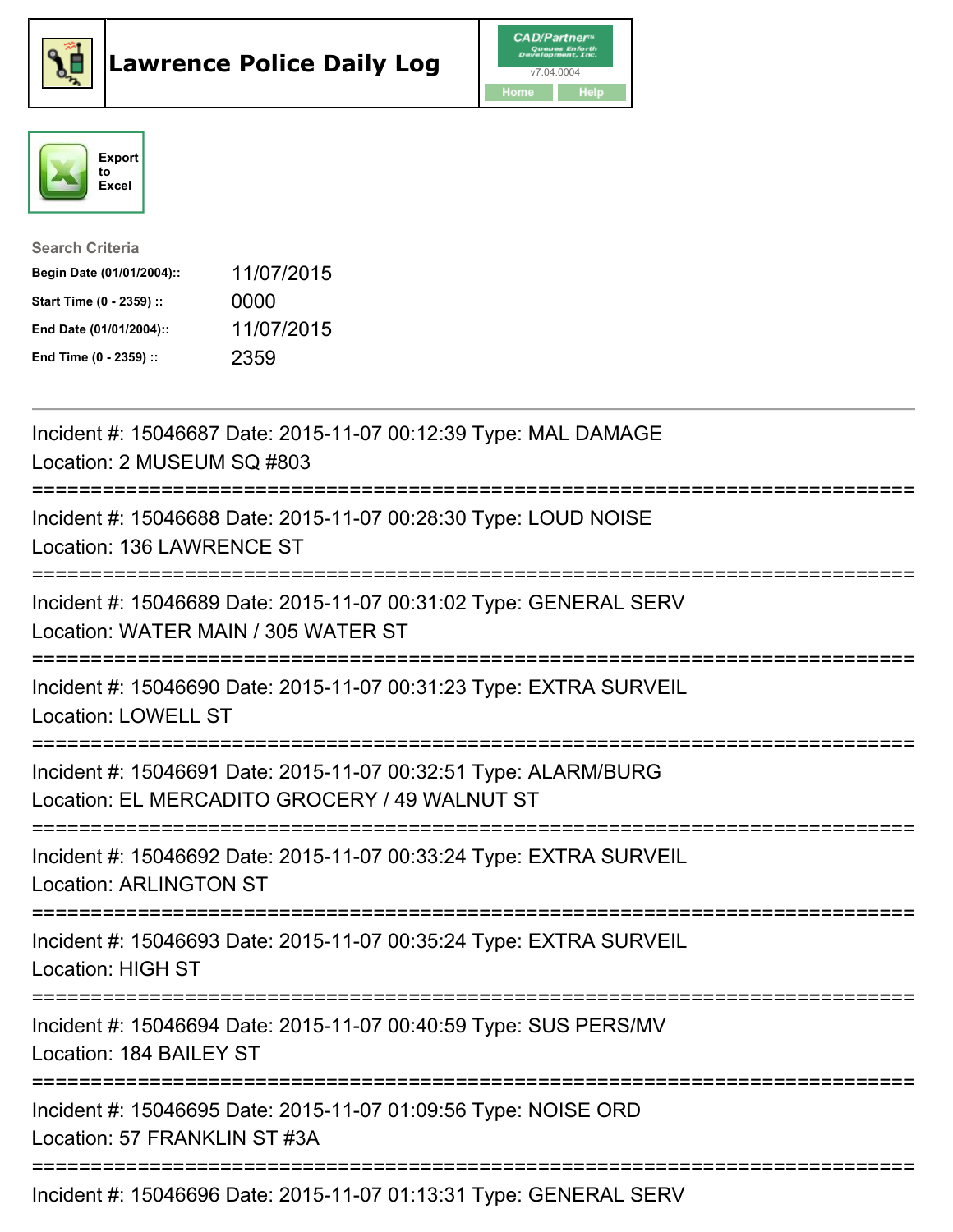Location: DCF / 44 KENDALL ST FL 3 =========================================================================== Incident #: 15046697 Date: 2015-11-07 01:23:10 Type: M/V STOP Location: AMESBURY ST & HAVERHILL ST =========================================================================== Incident #: 15046698 Date: 2015-11-07 01:44:45 Type: ALARMS Location: GLENN GARY CONTRACTING / 26 ISLAND ST =========================================================================== Incident #: 15046699 Date: 2015-11-07 01:49:51 Type: NOISE ORD Location: 26 SPRUCE ST FL 2 =========================================================================== Incident #: 15046700 Date: 2015-11-07 01:50:50 Type: DISTURBANCE Location: 10 DIAMOND ST =========================================================================== Incident #: 15046701 Date: 2015-11-07 01:53:04 Type: DISTURBANCE Location: 92 FARLEY ST =========================================================================== Incident #: 15046702 Date: 2015-11-07 01:59:38 Type: NOISE ORD Location: 198 JACKSON ST FL 3 =========================================================================== Incident #: 15046703 Date: 2015-11-07 02:00:42 Type: ANIMAL COMPL Location: 200 AMESBURY ST FL 2 =========================================================================== Incident #: 15046704 Date: 2015-11-07 02:06:55 Type: DISORDERLY Location: 61 MAPLE ST =========================================================================== Incident #: 15046705 Date: 2015-11-07 02:06:56 Type: DISTURBANCE Location: RIO BAR AND GRILL / 9 APPLETON ST =========================================================================== Incident #: 15046706 Date: 2015-11-07 02:11:21 Type: SHOTS FIRED Location: COPA LOUNGE / 1 MILL ST =========================================================================== Incident #: 15046707 Date: 2015-11-07 02:15:35 Type: DISTURBANCE Location: CHIMI / 126 COMMON ST =========================================================================== Incident #: 15046708 Date: 2015-11-07 02:21:31 Type: TOW OF M/V Location: CENTRAL BRIDGE / 0 MERRIMACK ST =========================================================================== Incident #: 15046709 Date: 2015-11-07 02:22:51 Type: AUTO ACC/NO PI Location: MALAYA'S / 2 NEWBURY ST =========================================================================== Incident #: 15046710 Date: 2015-11-07 02:23:41 Type: HIT & RUN M/V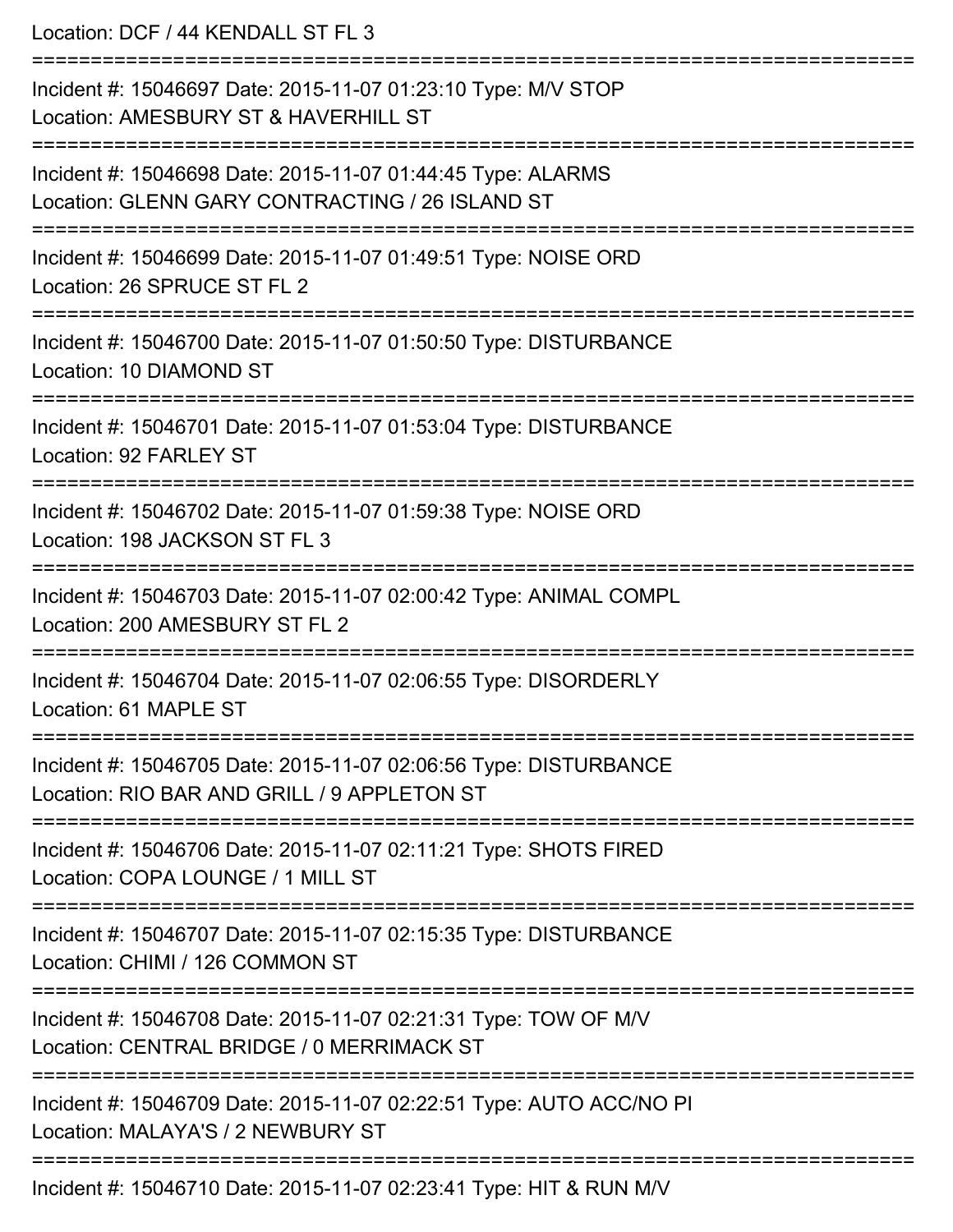=========================================================================== Incident #: 15046711 Date: 2015-11-07 02:24:22 Type: A&B D/W PAST Location: 1 GENERAL ST =========================================================================== Incident #: 15046712 Date: 2015-11-07 02:39:02 Type: M/V STOP Location: SAM'S FOOD STORE / 389 BROADWAY =========================================================================== Incident #: 15046713 Date: 2015-11-07 02:46:54 Type: NOISE ORD Location: AVON ST & E HAVERHILL ST =========================================================================== Incident #: 15046714 Date: 2015-11-07 03:00:32 Type: M/V STOP Location: BROADWAY & VALLEY ST =========================================================================== Incident #: 15046715 Date: 2015-11-07 03:04:21 Type: NOISE ORD Location: 318 ESSEX ST =========================================================================== Incident #: 15046716 Date: 2015-11-07 03:13:30 Type: MEDIC SUPPORT Location: 7 ABBOTT ST =========================================================================== Incident #: 15046717 Date: 2015-11-07 03:23:01 Type: DISTURBANCE Location: ESSEX ST & MEDFORD ST =========================================================================== Incident #: 15046718 Date: 2015-11-07 03:23:18 Type: DRUG OVERDOSE Location: 541 LOWELL ST =========================================================================== Incident #: 15046719 Date: 2015-11-07 03:24:17 Type: A&B D/W PAST Location: 389 BROADWAY =========================================================================== Incident #: 15046720 Date: 2015-11-07 03:27:51 Type: DOMESTIC/PAST Location: 2 MUSEUM SQ #803 =========================================================================== Incident #: 15046721 Date: 2015-11-07 03:38:16 Type: NOISE ORD Location: 7D SUMMER ST =========================================================================== Incident #: 15046722 Date: 2015-11-07 03:47:35 Type: NOISE ORD Location: 87 F HAVERHILL ST =========================================================================== Incident #: 15046723 Date: 2015-11-07 04:14:21 Type: AUTO ACC/NO PI Location: 952 ESSEX ST =========================================================================== Incident #: 15046724 Date: 2015-11-07 04:33:25 Type: A&B PAST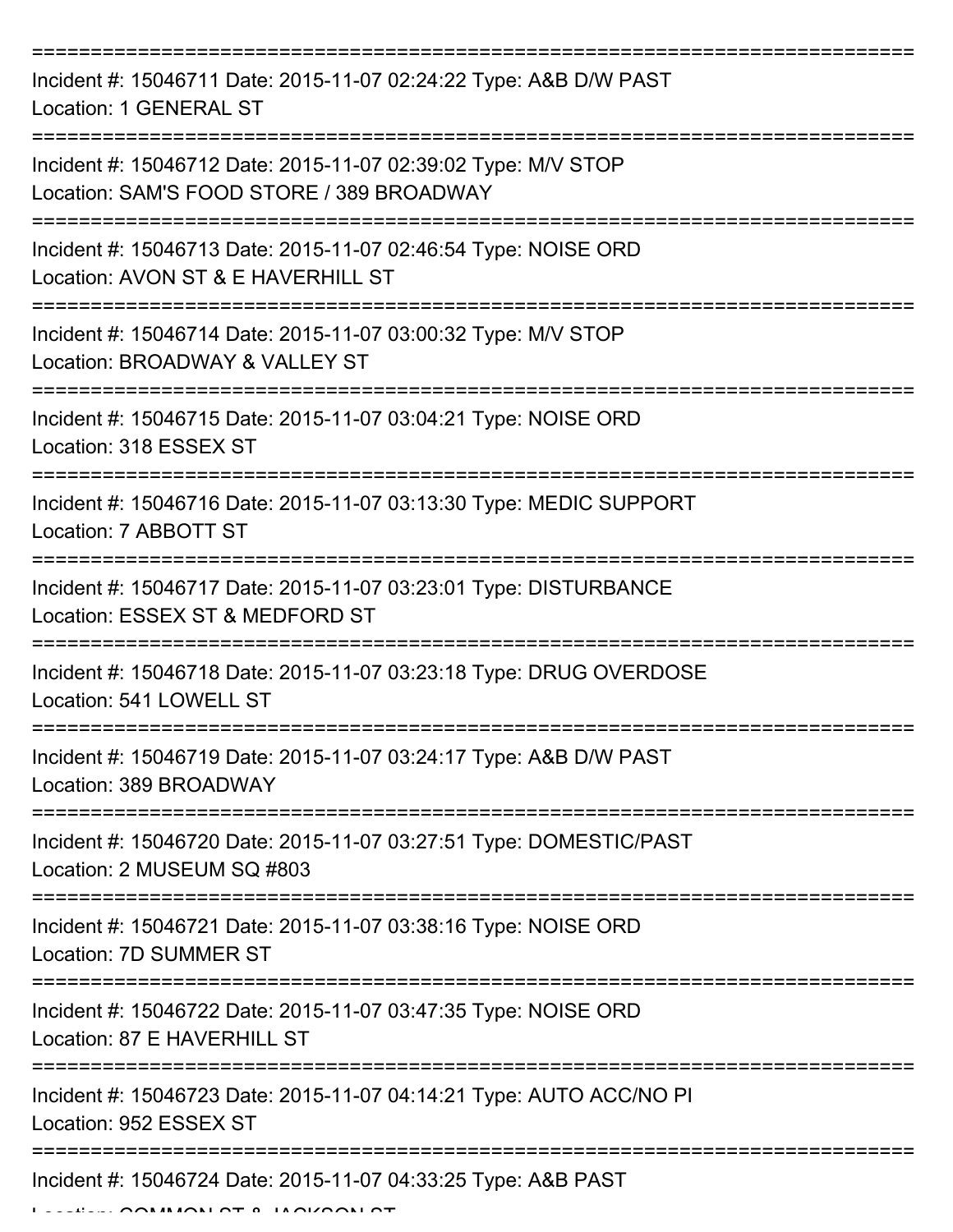| Incident #: 15046725 Date: 2015-11-07 04:42:12 Type: MAN DOWN<br>Location: AMESBURY ST & COMMON ST                             |
|--------------------------------------------------------------------------------------------------------------------------------|
| Incident #: 15046726 Date: 2015-11-07 04:56:13 Type: SUS PERS/MV<br>Location: 257 BROADWAY                                     |
| Incident #: 15046727 Date: 2015-11-07 05:19:48 Type: ALARMS<br>Location: GROCERY STORE / 49 WALNUT ST                          |
| Incident #: 15046728 Date: 2015-11-07 05:49:19 Type: A&B PAST<br>Location: HAMPSHIRE ST & LOWELL ST                            |
| Incident #: 15046729 Date: 2015-11-07 06:35:54 Type: ALARMS<br>Location: AVILA PLUMBING + HEATING CONT / 112 CROSS ST          |
| Incident #: 15046730 Date: 2015-11-07 06:40:48 Type: ALARMS<br>Location: WEST STREET AUTO / 136 WEST ST                        |
| Incident #: 15046731 Date: 2015-11-07 07:10:53 Type: PARK & WALK<br>Location: BROADWAY & HAVERHILL ST                          |
| Incident #: 15046732 Date: 2015-11-07 07:15:41 Type: ALARMS<br>Location: EL PATIO MULTISERVICES / 163 LAWRENCE ST              |
| Incident #: 15046733 Date: 2015-11-07 07:23:02 Type: TOW OF M/V<br>Location: 1AP459 / BLANCHARD ST & SALEM ST                  |
| Incident #: 15046734 Date: 2015-11-07 07:40:34 Type: MV/BLOCKING<br>Location: 16 ORCHARD ST                                    |
| Incident #: 15046735 Date: 2015-11-07 08:09:52 Type: ALARMS<br>Location: MICHAEL'S MOTOR SALES, INCORP / 54 WINTHROP AV        |
| Incident #: 15046736 Date: 2015-11-07 08:29:16 Type: DISTURBANCE<br>Location: 115 BERKELEY ST FL 1                             |
| Incident #: 15046737 Date: 2015-11-07 08:45:51 Type: SUS PERS/MV<br>Location: MERRIMACK VALLEY CREDIT UNION / 500 MERRIMACK ST |
| Incident #: 15046738 Date: 2015-11-07 08:52:37 Type: TOW OF M/V                                                                |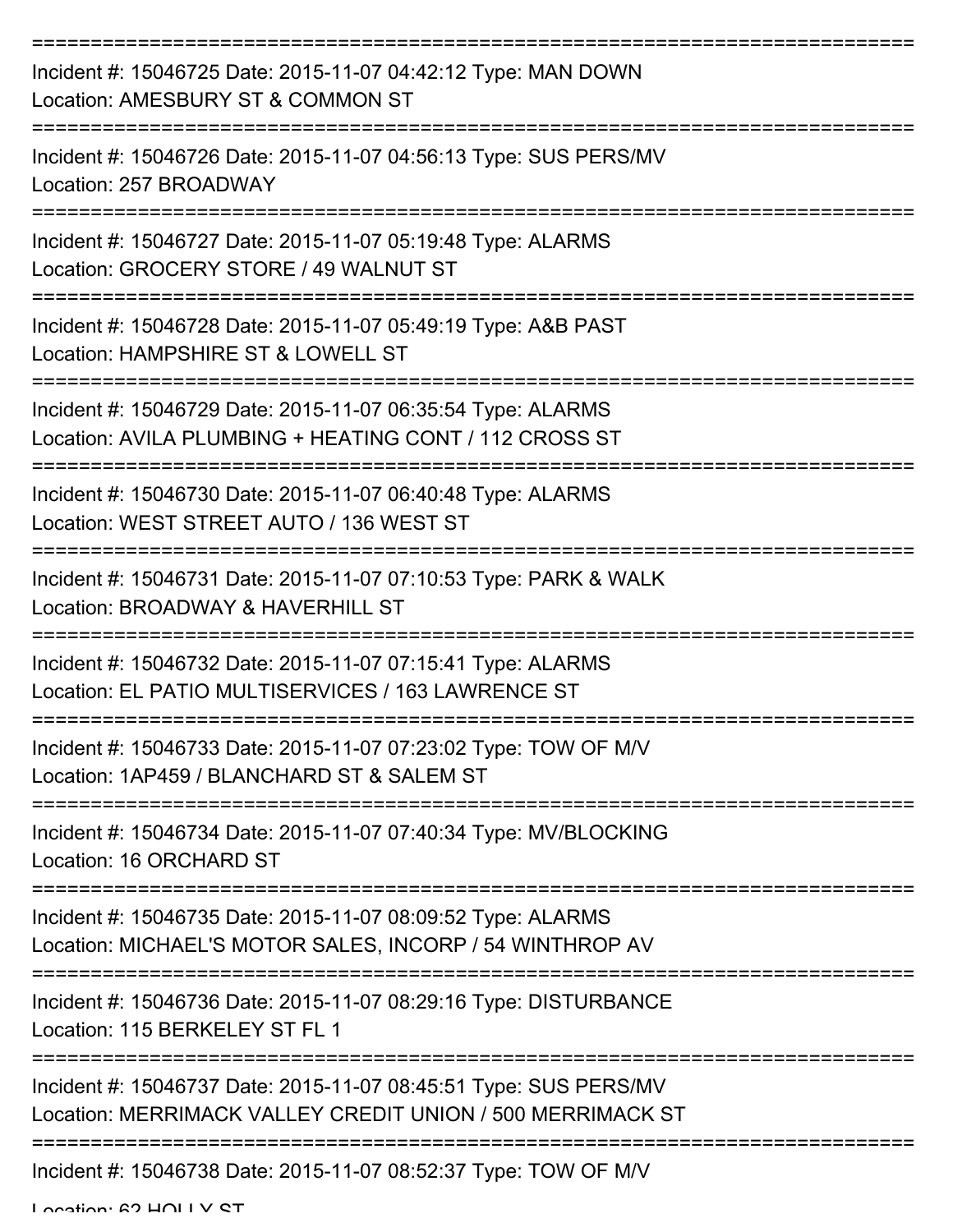| Incident #: 15046739 Date: 2015-11-07 08:58:03 Type: ANIMAL COMPL<br>Location: 78 AMHERST ST           |
|--------------------------------------------------------------------------------------------------------|
| Incident #: 15046740 Date: 2015-11-07 09:24:39 Type: CK WELL BEING<br>Location: 25 BEVEL ST            |
| Incident #: 15046741 Date: 2015-11-07 09:51:18 Type: EMERGENCY209A<br>Location: 305 PROSPECT ST        |
| Incident #: 15046742 Date: 2015-11-07 10:09:39 Type: AUTO ACC/NO PI<br>Location: 136 WEST ST           |
| Incident #: 15046743 Date: 2015-11-07 11:49:34 Type: HIT & RUN M/V<br>Location: 155 FRANKLIN ST        |
| Incident #: 15046744 Date: 2015-11-07 11:53:56 Type: HIT & RUN M/V<br>Location: JACKSON ST & KNOX ST   |
| Incident #: 15046745 Date: 2015-11-07 12:00:53 Type: SUS PERS/MV<br>Location: POLICE MEMORIAL / null   |
| Incident #: 15046746 Date: 2015-11-07 12:05:40 Type: INVESTIGATION<br>Location: 64 CONGRESS ST         |
| Incident #: 15046747 Date: 2015-11-07 12:20:28 Type: AUTO ACC/NO PI<br>Location: BROADWAY & CONCORD ST |
| Incident #: 15046748 Date: 2015-11-07 12:22:38 Type: TOW OF M/V<br>Location: 395 HAMPSHIRE ST          |
| Incident #: 15046749 Date: 2015-11-07 12:25:12 Type: MAL DAMAGE<br>Location: 20 WILMOT ST              |
| Incident #: 15046750 Date: 2015-11-07 12:33:37 Type: E911 HANGUP<br>Location: 391 CHESTNUT ST #119     |
| Incident #: 15046751 Date: 2015-11-07 12:35:41 Type: 911 HANG UP<br>Location: 207 CRAWFORD ST          |
| Incident #: 15046752 Date: 2015-11-07 12:53:07 Type: INVESTIGATION<br>Location: 491 ESSEX ST           |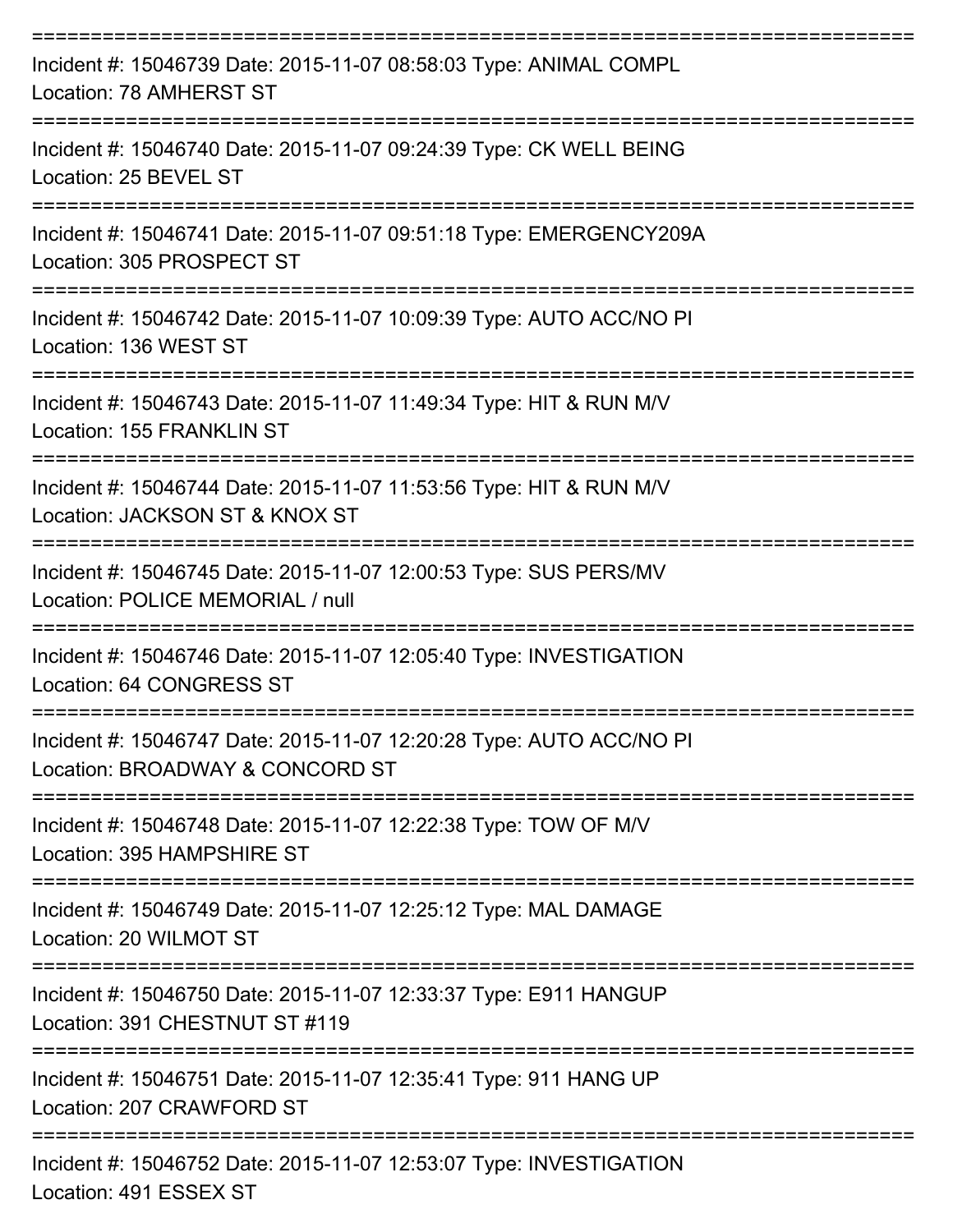| Incident #: 15046753 Date: 2015-11-07 13:13:33 Type: SUS PERS/MV<br>Location: 25 GROTON ST                                                             |
|--------------------------------------------------------------------------------------------------------------------------------------------------------|
| Incident #: 15046754 Date: 2015-11-07 13:39:16 Type: UNWANTEDGUEST<br>Location: 29 ORCHARD ST                                                          |
| Incident #: 15046755 Date: 2015-11-07 13:46:29 Type: SUS PERS/MV<br>Location: 576 HOWARD ST<br>---------------------                                   |
| Incident #: 15046756 Date: 2015-11-07 14:10:39 Type: SUS PERS/MV<br>Location: MELVIN ST & OXFORD ST                                                    |
| Incident #: 15046757 Date: 2015-11-07 14:18:16 Type: SUS PERS/MV<br>Location: COMMON ST & LAWRENCE ST<br>====================                          |
| Incident #: 15046758 Date: 2015-11-07 14:55:02 Type: SHOPLIFTING<br>Location: DEMOULAS MARKET / 700 ESSEX ST<br>====================================== |
| Incident #: 15046759 Date: 2015-11-07 15:23:21 Type: ABAND MV<br>Location: 15 CHELMSFORD ST                                                            |
| Incident #: 15046760 Date: 2015-11-07 15:31:58 Type: E911 HANGUP<br>Location: 222 WALNUT ST FL 3RD                                                     |
| Incident #: 15046761 Date: 2015-11-07 15:42:35 Type: LARCENY/PAST<br>Location: 189 MAPLE ST #5H                                                        |
| Incident #: 15046762 Date: 2015-11-07 16:01:46 Type: SUICIDE ATTEMPT<br>Location: AMESBURY ST & COMMON ST                                              |
| Incident #: 15046763 Date: 2015-11-07 16:02:37 Type: CK WELL BEING<br>Location: 72 CROSS ST                                                            |
| Incident #: 15046764 Date: 2015-11-07 16:55:06 Type: DISTURBANCE<br>Location: 102 ARLINGTON ST                                                         |
| Incident #: 15046765 Date: 2015-11-07 17:14:12 Type: B&E/MV/PAST<br>Location: 3 MERRIMACK VIEW CT                                                      |
| Incident #: 15046766 Date: 2015-11-07 17:19:29 Type: FIGHT<br>Location: PLAYERS / 72 JACKSON                                                           |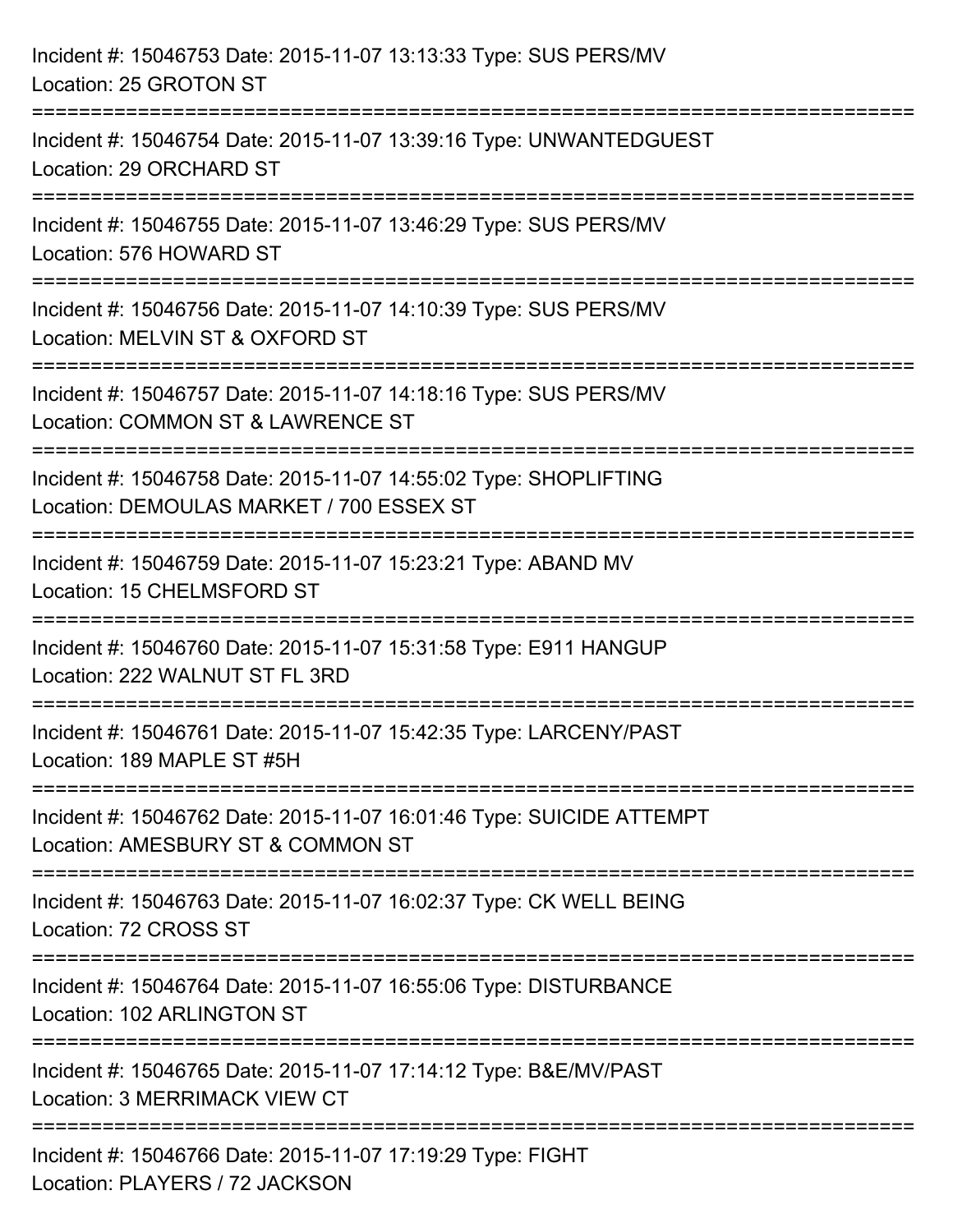| Incident #: 15046767 Date: 2015-11-07 17:24:44 Type: SELECTIVE ENF<br>Location: BROADWAY & LOWELL ST     |
|----------------------------------------------------------------------------------------------------------|
| Incident #: 15046769 Date: 2015-11-07 17:25:16 Type: MAL DAMAGE<br>Location: 78 SPRINGFIELD ST           |
| Incident #: 15046768 Date: 2015-11-07 17:28:24 Type: M/V STOP<br>Location: ESSEX ST & UNION ST           |
| Incident #: 15046770 Date: 2015-11-07 17:30:12 Type: SUS PERS/MV<br>Location: CARVER ST & MERRIMACK ST   |
| Incident #: 15046771 Date: 2015-11-07 17:42:53 Type: SUS PERS/MV<br>Location: 42 HIGH ST                 |
| Incident #: 15046772 Date: 2015-11-07 17:45:14 Type: THREATS<br><b>Location: 76 WARREN ST</b>            |
| Incident #: 15046773 Date: 2015-11-07 18:02:01 Type: MEDIC SUPPORT<br>Location: 3 BERKELEY ST #1         |
| Incident #: 15046774 Date: 2015-11-07 18:14:43 Type: GENERAL SERV<br>Location: 262 JACKSON ST            |
| Incident #: 15046775 Date: 2015-11-07 18:15:18 Type: MEDIC SUPPORT<br>Location: 395 PROSPECT ST FL 1     |
| Incident #: 15046776 Date: 2015-11-07 18:17:25 Type: LOCKOUT<br>Location: 16 BEACON ST                   |
| Incident #: 15046777 Date: 2015-11-07 18:20:33 Type: M/V STOP<br>Location: AMESBURY ST & LOWELL ST       |
| Incident #: 15046778 Date: 2015-11-07 18:21:55 Type: ALARM/BURG<br>Location: EASTERN BANK / 486 ESSEX ST |
| Incident #: 15046779 Date: 2015-11-07 18:25:43 Type: NOISE ORD<br>Location: 138 WILLOW ST                |
| Incident #: 15046780 Date: 2015-11-07 18:29:49 Type: WARRANT SERVE<br>Location: 90 LOWELL ST             |

===========================================================================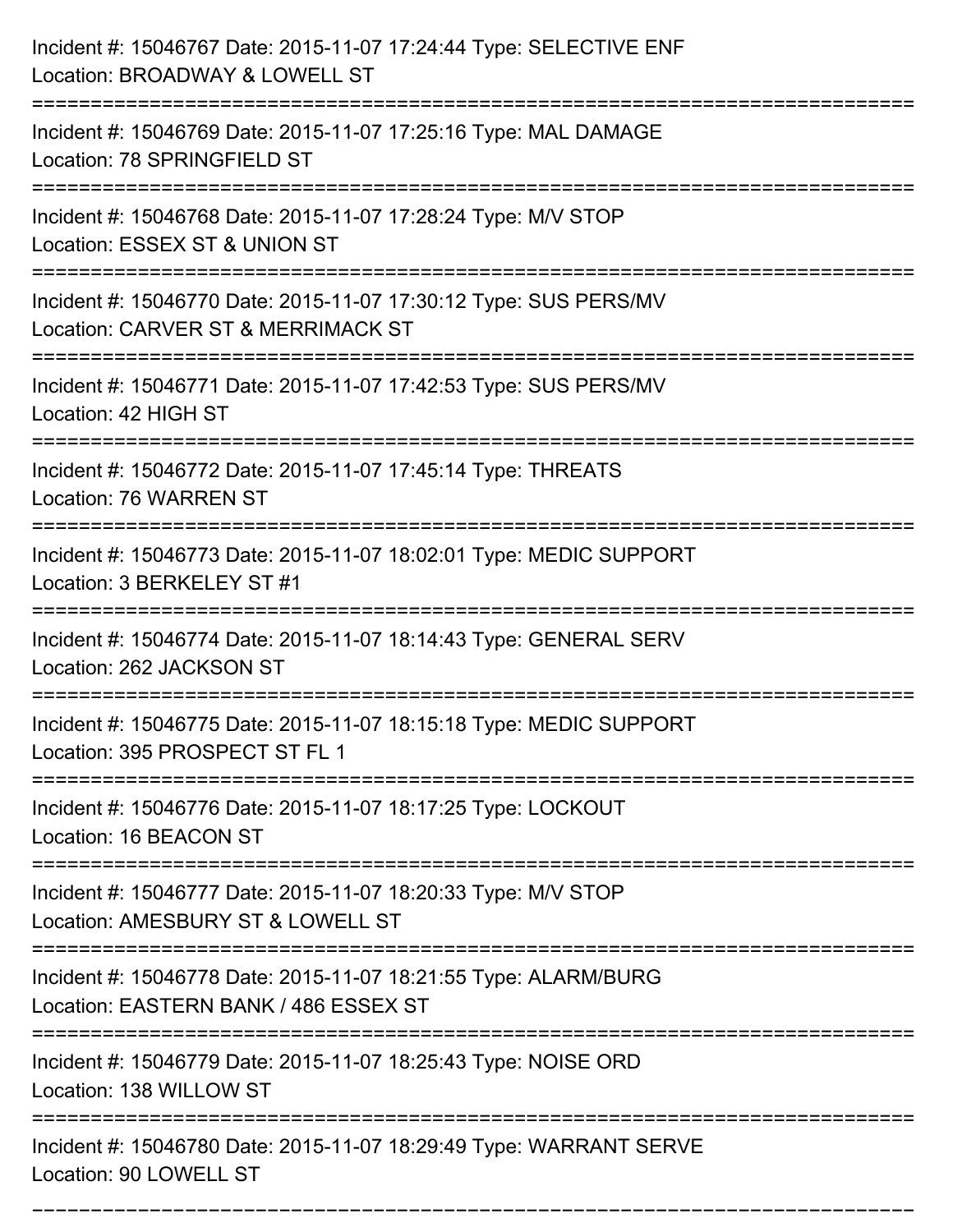| Incident #: 15046781 Date: 2015-11-07 18:36:06 Type: SELECTIVE ENF<br>Location: SOUTH ST & WEDGEWOOD RD<br>:====================== |
|------------------------------------------------------------------------------------------------------------------------------------|
| Incident #: 15046783 Date: 2015-11-07 18:38:22 Type: DRUG VIO<br>Location: 25 MT VERNON ST                                         |
| Incident #: 15046782 Date: 2015-11-07 18:39:08 Type: M/V STOP<br>Location: 50 BROADWAY<br>======================                   |
| Incident #: 15046784 Date: 2015-11-07 18:44:52 Type: M/V STOP<br>Location: DEMPSEY CT & PARK ST                                    |
| Incident #: 15046785 Date: 2015-11-07 18:59:04 Type: GENERAL SERV<br>Location: ESSEX ST & GREENWOOD                                |
| Incident #: 15046786 Date: 2015-11-07 19:00:22 Type: M/V STOP<br>Location: ANDOVER ST & STATE ST<br>=====================          |
| Incident #: 15046787 Date: 2015-11-07 19:03:57 Type: MEDIC SUPPORT<br>Location: 51 BROOKFIELD ST FL 3<br>--------------            |
| Incident #: 15046788 Date: 2015-11-07 19:20:09 Type: SUS PERS/MV<br>Location: 23 LISA LN                                           |
| Incident #: 15046789 Date: 2015-11-07 19:30:28 Type: MEDIC SUPPORT<br>Location: AMESBURY ST & COMMON ST                            |
| Incident #: 15046790 Date: 2015-11-07 19:57:54 Type: DRUG OVERDOSE<br>Location: 77 S UNION ST #213                                 |
| Incident #: 15046791 Date: 2015-11-07 20:14:33 Type: SHOPLIFTING<br>Location: GO 1 DOLLAR / 73 WINTHROP AV                         |
| Incident #: 15046792 Date: 2015-11-07 20:45:32 Type: DISTURBANCE<br>Location: EXETER ST & OSGOOD ST                                |
| Incident #: 15046793 Date: 2015-11-07 20:57:58 Type: THREATS<br>Location: 6 MARTHA LN                                              |
| Incident #: 15046794 Date: 2015-11-07 21:07:36 Type: LARCENY/PAST<br>Location: 331 WATER ST FL 1                                   |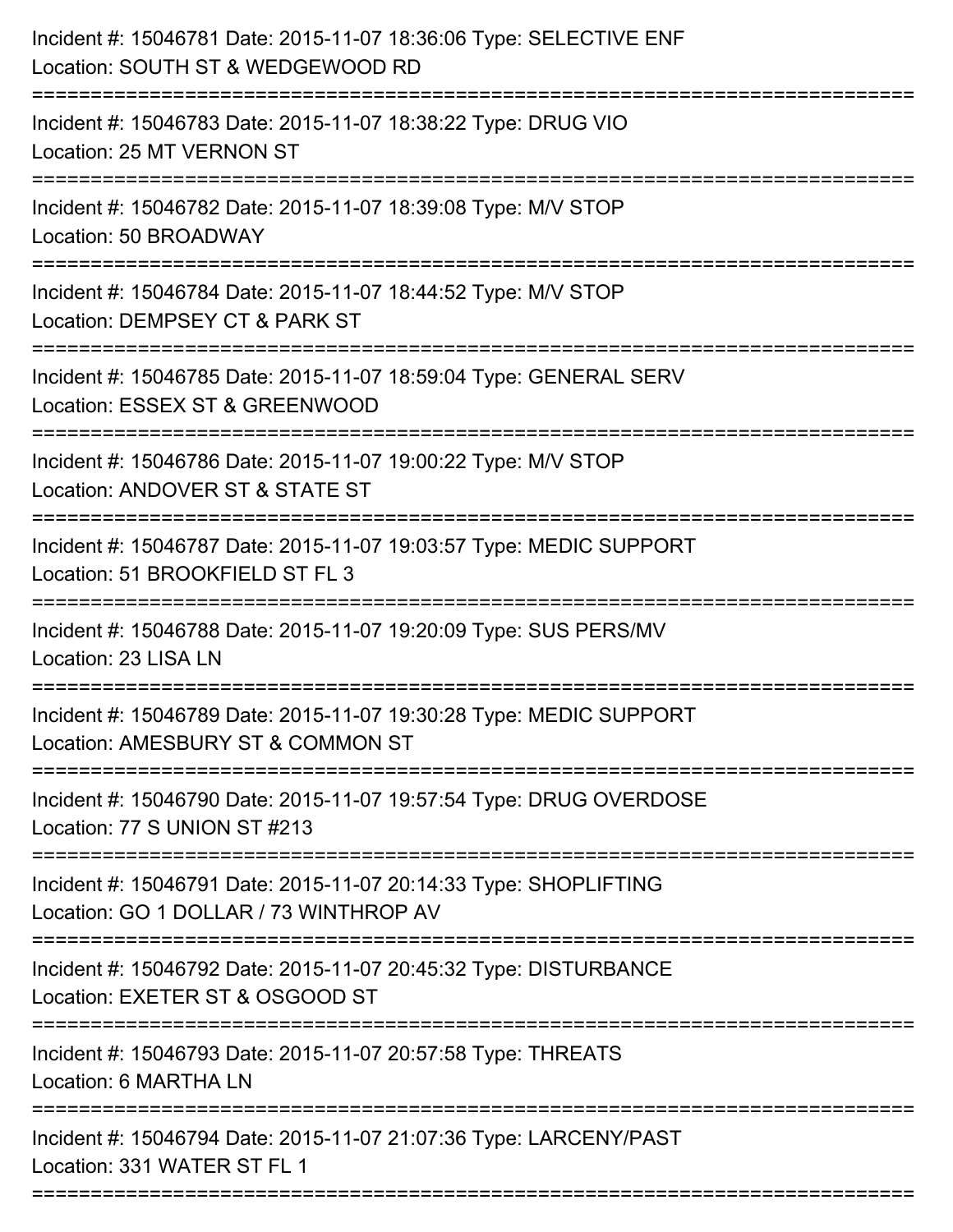Location: BAILEY ST & S UNION ST

| Incident #: 15046796 Date: 2015-11-07 21:18:04 Type: DOMESTIC/PROG<br>Location: 571 HAVERHILL ST FL 1                                              |
|----------------------------------------------------------------------------------------------------------------------------------------------------|
| Incident #: 15046797 Date: 2015-11-07 21:29:22 Type: CK WELL BEING<br>Location: 85 BASSWOOD ST FL 2                                                |
| Incident #: 15046798 Date: 2015-11-07 21:38:32 Type: B&E/PROG<br>Location: 252 S BROADWAY FL 3                                                     |
| Incident #: 15046799 Date: 2015-11-07 22:11:12 Type: CK WELL BEING<br>Location: 162 WEST ST FL 2                                                   |
| Incident #: 15046800 Date: 2015-11-07 22:29:04 Type: MEDIC SUPPORT<br>Location: 85 BASSWOOD ST FL 2ND<br>===================<br>================== |
| Incident #: 15046802 Date: 2015-11-07 22:31:45 Type: MEDIC SUPPORT<br>Location: 72 LYNN ST FL 2                                                    |
| Incident #: 15046801 Date: 2015-11-07 22:32:59 Type: MISSING PERS<br>Location: 63 WARREN ST                                                        |
| Incident #: 15046803 Date: 2015-11-07 22:36:13 Type: MAL DAMAGE<br>Location: 8 INMAN ST #10                                                        |
| Incident #: 15046804 Date: 2015-11-07 22:40:52 Type: CK WELL BEING<br>Location: 115 NEWBURY ST                                                     |
| :===============<br>Incident #: 15046805 Date: 2015-11-07 22:52:58 Type: MISSING PERS<br>Location: 80 MELVIN                                       |
| Incident #: 15046806 Date: 2015-11-07 23:09:37 Type: NOISE ORD<br>Location: 173 GARDEN ST FL 2                                                     |
| Incident #: 15046807 Date: 2015-11-07 23:11:14 Type: NOISE ORD<br>Location: 36 BERNARD AV                                                          |
| Incident #: 15046808 Date: 2015-11-07 23:13:55 Type: CK WELL BEING<br>Location: 63 WARREN ST                                                       |
|                                                                                                                                                    |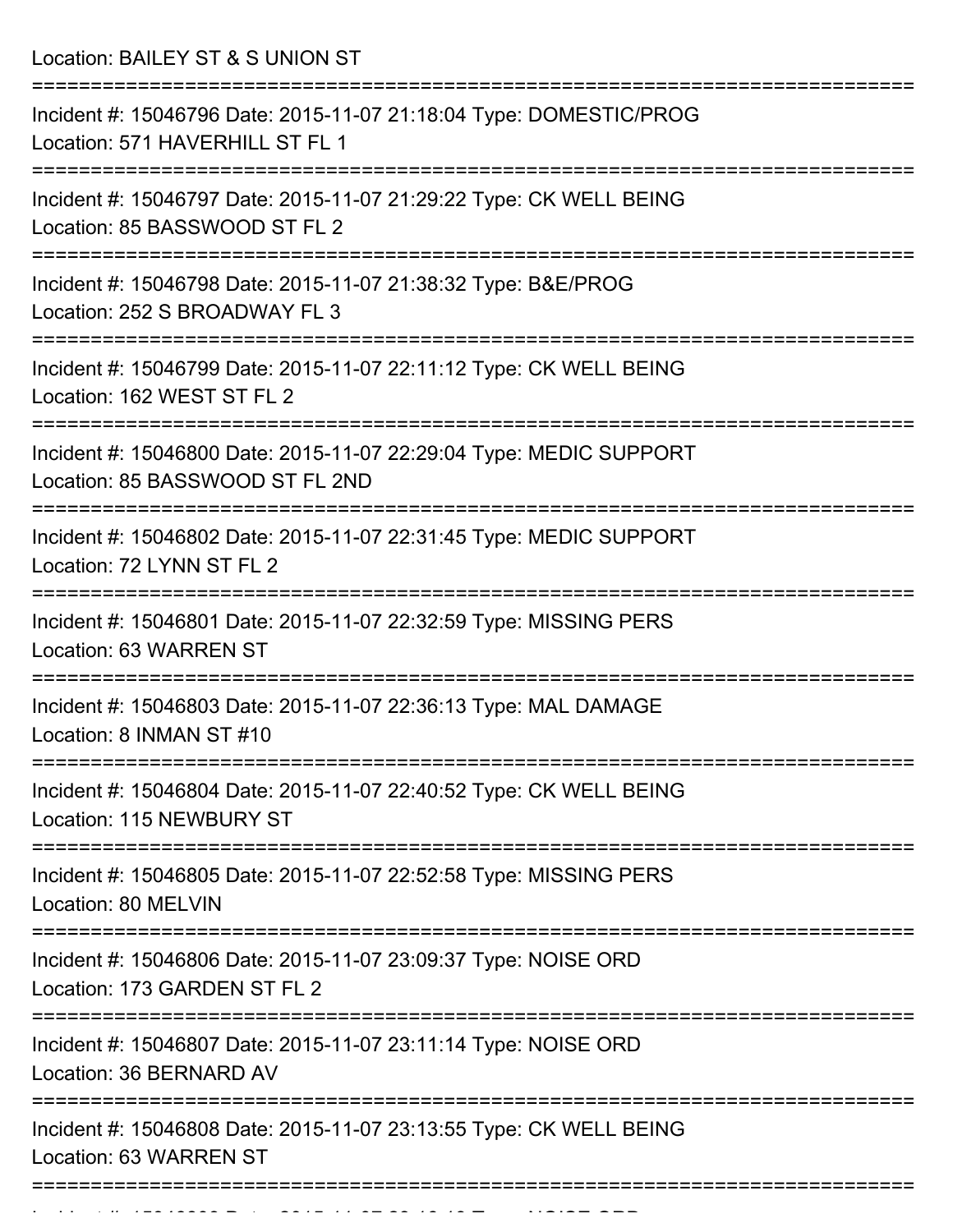Location: 33 HUDSON AV

=========================================================================== Incident #: 15046810 Date: 2015-11-07 23:20:35 Type: SHOTS FIRED Location: MANCHESTER ST & WASHINGTON ST =========================================================================== Incident #: 15046811 Date: 2015-11-07 23:30:57 Type: M/V STOP Location: BROADWAY & LOWELL ST =========================================================================== Incident #: 15046812 Date: 2015-11-07 23:32:08 Type: M/V STOP Location: BROADWAY & LOWELL ST =========================================================================== Incident #: 15046813 Date: 2015-11-07 23:32:38 Type: M/V STOP Location: BROADWAY & LOWELL ST =========================================================================== Incident #: 15046814 Date: 2015-11-07 23:33:05 Type: M/V STOP Location: BROADWAY & LOWELL ST =========================================================================== Incident #: 15046815 Date: 2015-11-07 23:33:37 Type: M/V STOP Location: BROADWAY & LOWELL ST =========================================================================== Incident #: 15046816 Date: 2015-11-07 23:34:54 Type: M/V STOP Location: BROADWAY & LOWELL ST =========================================================================== Incident #: 15046817 Date: 2015-11-07 23:35:48 Type: M/V STOP Location: BROADWAY & LOWELL ST =========================================================================== Incident #: 15046818 Date: 2015-11-07 23:36:23 Type: M/V STOP Location: SOUTH ST & WEDGEWOOD RD =========================================================================== Incident #: 15046819 Date: 2015-11-07 23:37:06 Type: M/V STOP Location: SOUTH ST & WEDGEWOOD RD =========================================================================== Incident #: 15046820 Date: 2015-11-07 23:37:39 Type: M/V STOP Location: SOUTH ST & WEDGEWOOD RD =========================================================================== Incident #: 15046821 Date: 2015-11-07 23:38:14 Type: M/V STOP Location: SOUTH ST & WEDGEWOOD RD ================== Incident #: 15046822 Date: 2015-11-07 23:38:47 Type: M/V STOP Location: SOUTH ST & WEDGEWOOD RD ===========================================================================